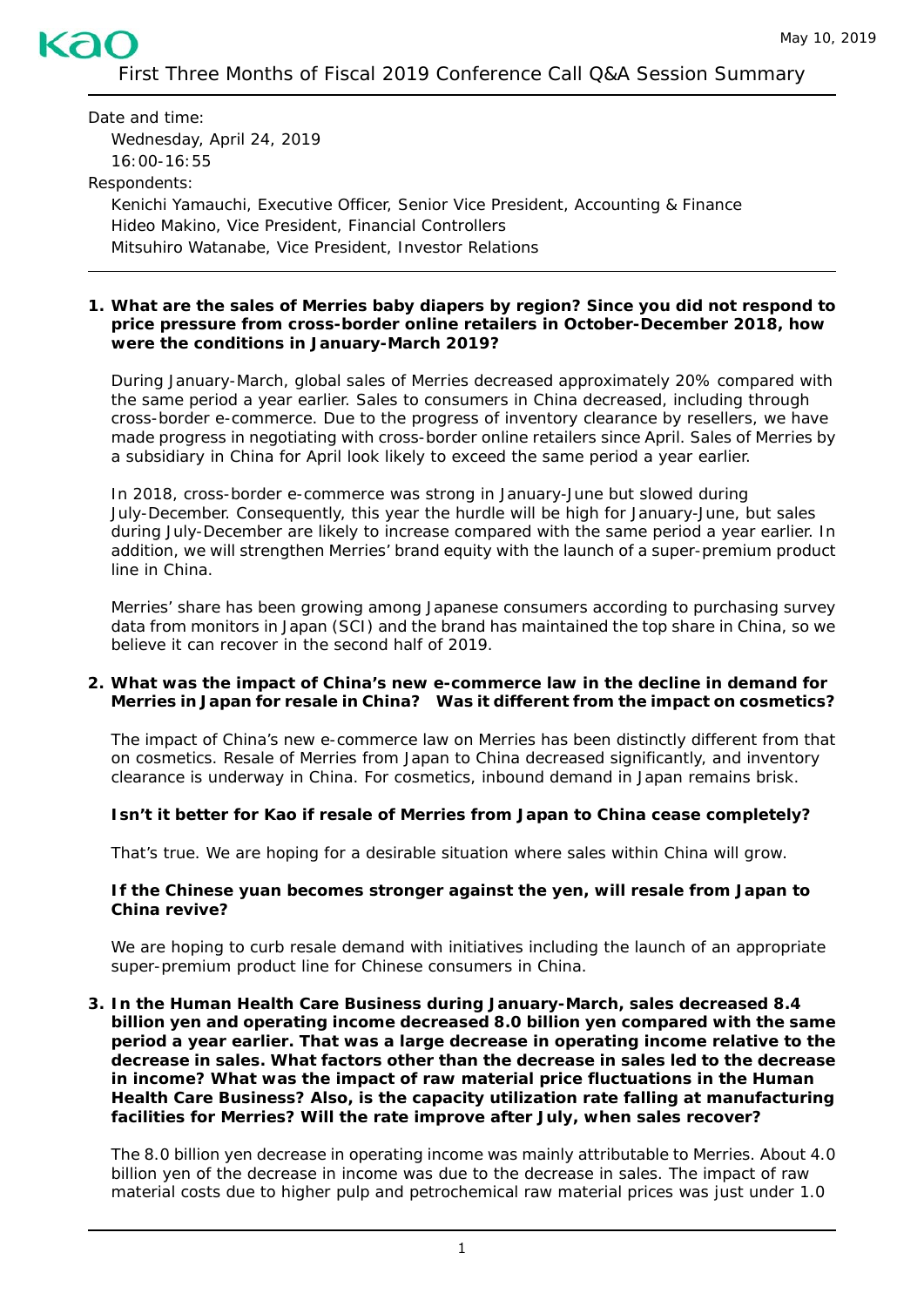billion yen. Also, because *Merries* manufactured in Japan are imported into China, the impact of currency translation due to the depreciation of the yuan was about 1.0 billion yen. The capacity utilization rate for *Merries* tape-type diapers has fallen, but we are aiming for a recovery from July onward. Our investment in pants-type diapers also increased fixed costs.

## **Was the capacity utilization rate for** *Merries* **at its lowest point in January-March? How has it been trending since October-December 2018?**

Although the capacity utilization rate for tape-type diapers has fallen, we are aiming to recover with the launch of a super-premium product line in China. The capacity utilization rate for pants-type diapers remains high.

## **4. What is your view of the momentum of consumption among Chinese consumers? What do you think about changes in business trends and consumer sentiment regarding the purchase of cosmetics or baby diapers?**

Since baby diapers are used by infants, consumers place the utmost priority on safety and peace of mind, so even if China's economy slows slightly, we expect it will take a considerable amount of time for the effects to show up in baby diaper purchases. As for cosmetics, according to purchasing survey data of Japanese consumers (SCI), the high-price segment decreased from the same period a year earlier while the low-price segment grew. We also see a slight drop in sales per customer in China, including inbound sales in Japan.

# **How were the competitive conditions for baby diapers in China?**

Market conditions, including selling prices for *Merries*, did not change much during January-March.

## **What were your expectations for growth in China's baby diaper market in 2019, and how does the current situation differ from your assumptions?**

We expected double-digit growth, but we are currently seeing mid-single-digit growth. The decline in the number of births was a concern last year, but the market is shifting to pants-type diapers, and although growth is not what it used to be, it remains an attractive market that will continue to grow moderately.

## **5. In the Cosmetics Business, how much have Kanebo Cosmetics, Sofina and the** *Curél* **derma care brand each grown? Why were the growth rates significantly higher than they were in 2018?**

The Cosmetics Business is strengthening brand management with a new portfolio rather than looking at the businesses of Kanebo Cosmetics and Sofina separately. Among our eleven global strategy brands (G11), compared with the same period a year earlier, *Curél* grew approximately 30%, *freeplus* grew more than 50%, and *SOFINA iP* also performed well. Sales of our eight regional strategy brands (R8), which had decreased in fiscal 2018 compared with the previous year, also grew 9% in January-March 2019 compared with the same period a year earlier, due to substantial growth of *ALLIE* UV care products, among others. Among non-G11 and R8 brands, *DEW*, which we improved in 2017, performed strongly.

Under the new growth strategy we announced last year, we have been strengthening brands by going through the plan-do-check-act (PDCA) cycle more quickly and in finer detail, and we have been successful in continuing to draw consumers' attention online through digital marketing. In Japan in summer we will conduct a campaign in response to the extreme heat, and in autumn we plan to expand our lineup of prestige skin care brands, which we have not been fully addressing. As a result, to the extent it is possible we hope to exceed our fiscal 2019 plan for sales growth of 4.5% and an operating margin of 11% in the Cosmetics Business.

# **How did the growth rate of the G11 brands change from last year?**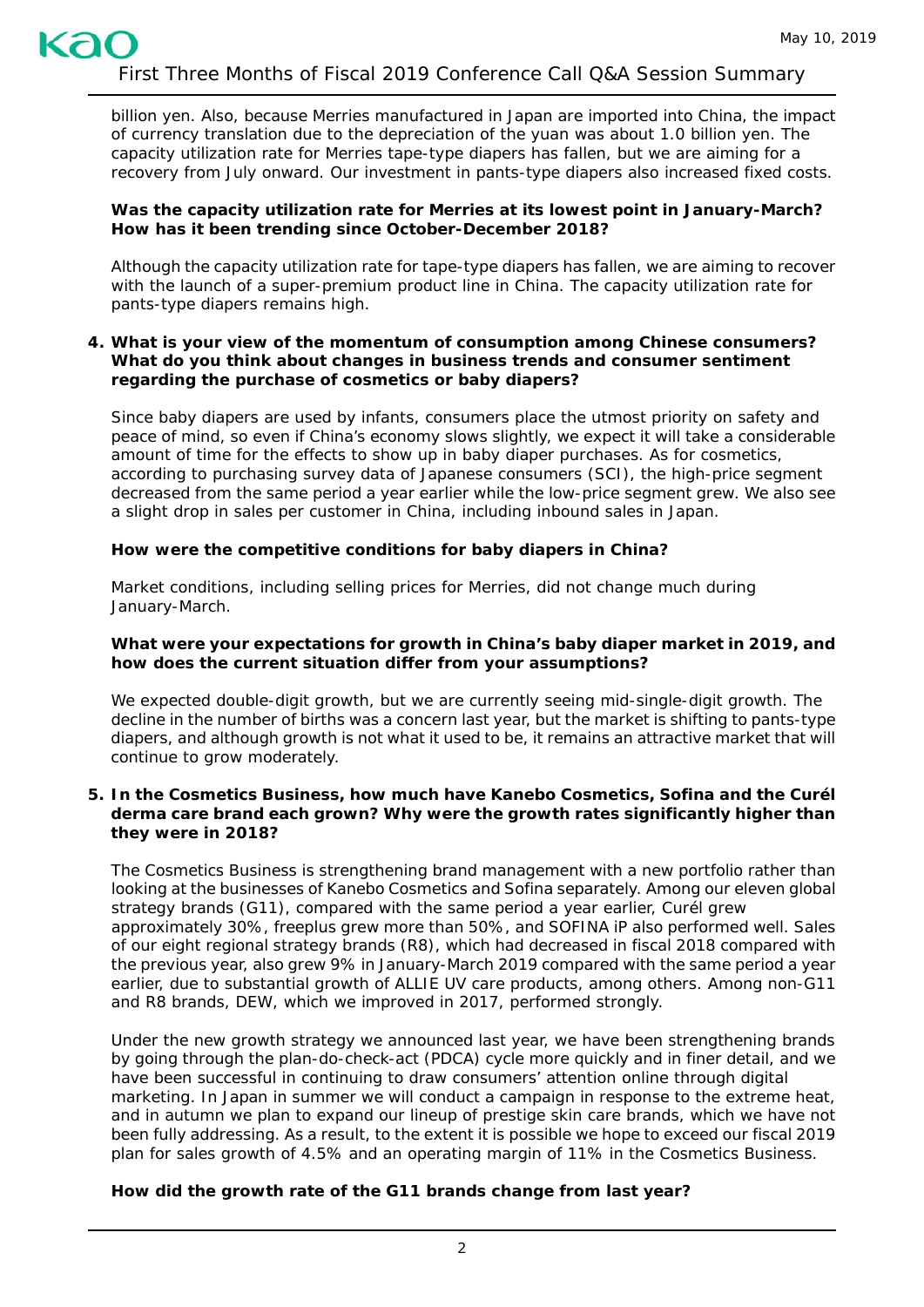In 2018, growth was nearly 20%, driven by *Curél*, *freeplus* and *SUQQU*. In addition to these brands, during January-March 2019 *SENSAI*, which will be launched in Japan this autumn, and *KANEBO* performed well.

# **Is the lack of growth in the Japanese market due to a slowdown in inbound demand?**

In Japan's cosmetics market, there appears to have been a slowdown in inbound demand due to the implementation of the new e-commerce law in China in January, but demand recovered in February-March, and sales of the Kao Group's cosmetics to inbound customers grew about 20% compared with the same period a year earlier. Inbound sales also grew about 20% for the full year in 2018, and *Curél* and *SUQQU* continue to be the brands those customers are buying, so we are not seeing much impact from the new e-commerce law on our strong brands.

Sales of *freeplus* grew about 50% in Japan compared with the same period a year earlier, in addition to continuing strong sales in China.

# **Is the growth of** *freeplus* **due to new products?**

We have started using a new spokesmodel and launched new products to strengthen brand development in Japan.

Growth became apparent in the Cosmetics Business during January-March due to the absence of R8 brands recording negative growth as well as the continued growth of the G11 brands.

**6. The operating margin of the Cosmetics Business for January-March was 9.2%, and you have said that you expect to be able to maintain that high level throughout the year. What is the basis for that expectation? Do you foresee continued growth of R8 brands? Is it due to more efficient use of marketing expenses from the shift to digital marketing?**

We are planning new and improved products and various measures, and the effectiveness of using digital marketing is becoming apparent, so we expect growth to continue.

## **Will future growth in operating income be the result of greater cost efficiency? Or will it result from sales growth? Hasn't the operating margin improved because inbound sales exceeded your expectations?**

The operating margin improved as a result of growth in sales, although inbound sales were not the main factor. Last year, more efficient use of expenses led to a major improvement, but this year we intend to improve the operating margin by increasing sales.

# **Which brands sold more strongly than you expected?**

Sales of *Curél* and *freeplus* grew significantly, and sales of *ALLIE* were strong in Japan.

#### **Since last year, inbound sales of cosmetics have been growing by 20% quarter-on-quarter. How much of that was accounted for by resellers? How are cosmetics different from** *Merries* **baby diapers, for which resales have decreased?**

For cosmetics, we are unable to grasp the situation at resellers. The difference from *Merries* seems to be the disparity in the operating margin on resales. For *Curél* and *freeplus,* inbound sales remained strong but for products such as *MegRhythm* thermo products, which had been growing until last year, sales slowed in Japan while growing in China. Inbound demand for our strong brands has not fallen even though regulation became stricter under the new e-commerce law.

**For** *MegRhythm***, I have a very positive impression that borderless marketing is working in Japan and China.**